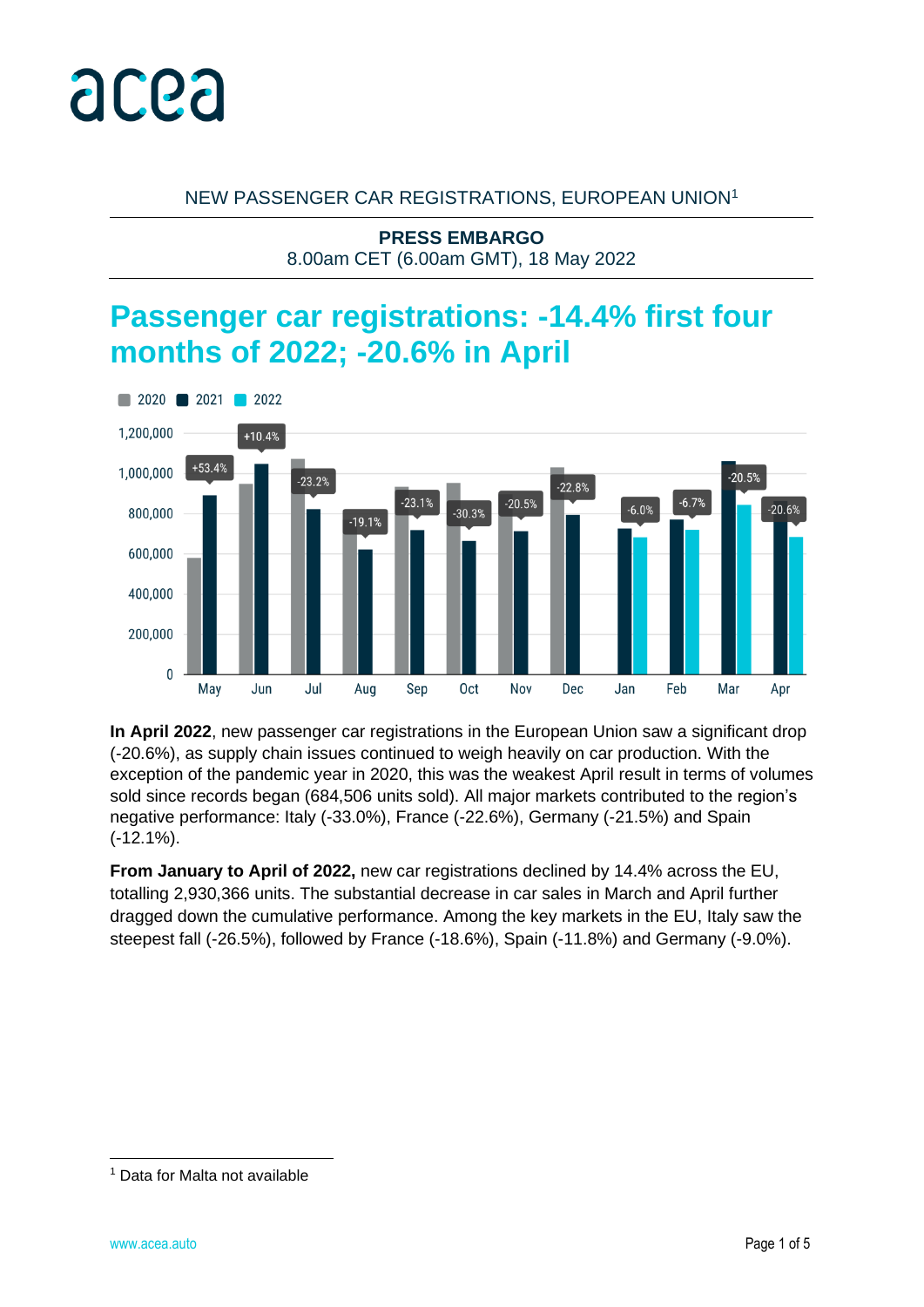# **NEW PASSENGER CAR REGISTRATIONS, BY MARKET**

|                       |              | <b>APRIL</b> |          | <b>JANUARY-APRIL</b> |           |          |  |  |
|-----------------------|--------------|--------------|----------|----------------------|-----------|----------|--|--|
|                       | <b>Units</b> |              | % change | <b>Units</b>         |           | % change |  |  |
|                       | 2022         | 2021         | 22/21    | 2022                 | 2021      | 22/21    |  |  |
| Austria               | 16,364       | 22,296       | $-26.6$  | 68,739               | 85,818    | $-19.9$  |  |  |
| Belgium               | 28,402       | 37,192       | $-23.6$  | 131,548              | 156,429   | $-15.9$  |  |  |
| <b>Bulgaria</b>       | 2,357        | 2,400        | $-1.8$   | 9,031                | 7,984     | $+13.1$  |  |  |
| Croatia               | 4,258        | 4,147        | $+2.7$   | 13,893               | 14,621    | $-5.0$   |  |  |
| Cyprus                | 747          | 925          | $-19.2$  | 3,806                | 3,671     | $+3.7$   |  |  |
| Czech Republic        | 14,714       | 18,976       | $-22.5$  | 62,105               | 68,510    | $-9.3$   |  |  |
| Denmark               | 11,015       | 15,518       | $-29.0$  | 45,243               | 59,404    | $-23.8$  |  |  |
| Estonia               | 1,778        | 2,395        | $-25.8$  | 6,969                | 8,123     | $-14.2$  |  |  |
| Finland               | 6,431        | 8,845        | $-27.3$  | 28,163               | 36,825    | $-23.5$  |  |  |
| France                | 108,724      | 140,426      | $-22.6$  | 474,084              | 582,217   | $-18.6$  |  |  |
| Germany               | 180,264      | 229,650      | $-21.5$  | 806,218              | 886,102   | $-9.0$   |  |  |
| Greece                | 9,289        | 10,198       | $-8.9$   | 31,716               | 33,637    | $-5.7$   |  |  |
| Hungary               | 9,090        | 10,555       | $-13.9$  | 37,780               | 42,752    | $-11.6$  |  |  |
| Ireland               | 7,863        | 7,147        | $+10.0$  | 57,753               | 55,177    | $+4.7$   |  |  |
| Italy                 | 97,339       | 145,243      | $-33.0$  | 435,647              | 592,488   | $-26.5$  |  |  |
| Latvia                | 1,294        | 1,395        | $-7.2$   | 4,974                | 4,836     | $+2.9$   |  |  |
| Lithuania             | 2,349        | 3,611        | $-34.9$  | 8,852                | 11,269    | $-21.4$  |  |  |
| Luxembourg            | 3,341        | 4,327        | $-22.8$  | 14,688               | 16,783    | $-12.5$  |  |  |
| Netherlands           | 22,087       | 23,844       | $-7.4$   | 100,457              | 104,431   | $-3.8$   |  |  |
| Poland                | 34,882       | 40,149       | $-13.1$  | 136,923              | 158,014   | $-13.3$  |  |  |
| Portugal              | 12,420       | 14,809       | $-16.1$  | 47,191               | 45,848    | $+2.9$   |  |  |
| Romania               | 8,469        | 6,862        | $+23.4$  | 37,447               | 27,624    | $+35.6$  |  |  |
| Slovakia              | 6,058        | 6,787        | $-10.7$  | 25,279               | 22,189    | $+13.9$  |  |  |
| Slovenia              | 3,918        | 4,281        | $-8.5$   | 16,670               | 20,572    | $-19.0$  |  |  |
| Spain                 | 69,111       | 78,594       | $-12.1$  | 233,509              | 264,649   | $-11.8$  |  |  |
| Sweden                | 21,942       | 21,871       | $+0.3$   | 91,681               | 112,741   | $-18.7$  |  |  |
| <b>EUROPEAN UNION</b> | 684,506      | 862,443      | $-20.6$  | 2,930,366            | 3,422,714 | $-14.4$  |  |  |
| EUI4 <sup>2</sup>     | 594,592      | 759,960      | $-21.8$  | 2,566,637            | 3,032,549 | $-15.4$  |  |  |
| EUI2 <sup>3</sup>     | 89,914       | 102,483      | $-12.3$  | 363,729              | 390,165   | $-6.8$   |  |  |
| Iceland               | 1,403        | 781          | $+79.6$  | 4,554                | 2,867     | $+58.8$  |  |  |
| Norway                | 9,725        | 13,166       | $-26.1$  | 42,067               | 49,475    | $-15.0$  |  |  |
| Switzerland           | 15,646       | 22,054       | $-29.1$  | 69,873               | 78,551    | $-11.0$  |  |  |
| <b>EFTA</b>           | 26,774       | 36,001       | $-25.6$  | 116,494              | 130,893   | $-11.0$  |  |  |
| United Kingdom        | 119,167      | 141,583      | $-15.8$  | 536,727              | 567,108   | $-5.4$   |  |  |
| $EU + EFTA + UK$      | 830,447      | 1,040,027    | $-20.2$  | 3,583,587            | 4,120,715 | $-13.0$  |  |  |
| $EU14 + EFTA + UK$    | 740,533      | 937,544      | $-21.0$  | 3,219,858            | 3,730,550 | $-13.7$  |  |  |

SOURCE: NATIONAL AUTOMOBILE MANUFACTURERS' ASSOCIATIONS **1 1 AU ACCESS 10 AU ACCESS 10** Automobile 1 Data for Malta na

 $2$ Member states before the 2004 enlargement

<sup>3</sup> Member states having joined the EU since 2004



This information is available on ACEA's website: **www.acea.auto** 

For further information, please contact Francesca Piazza, Statistics Manager, at fp@acea.auto Page 2 of 5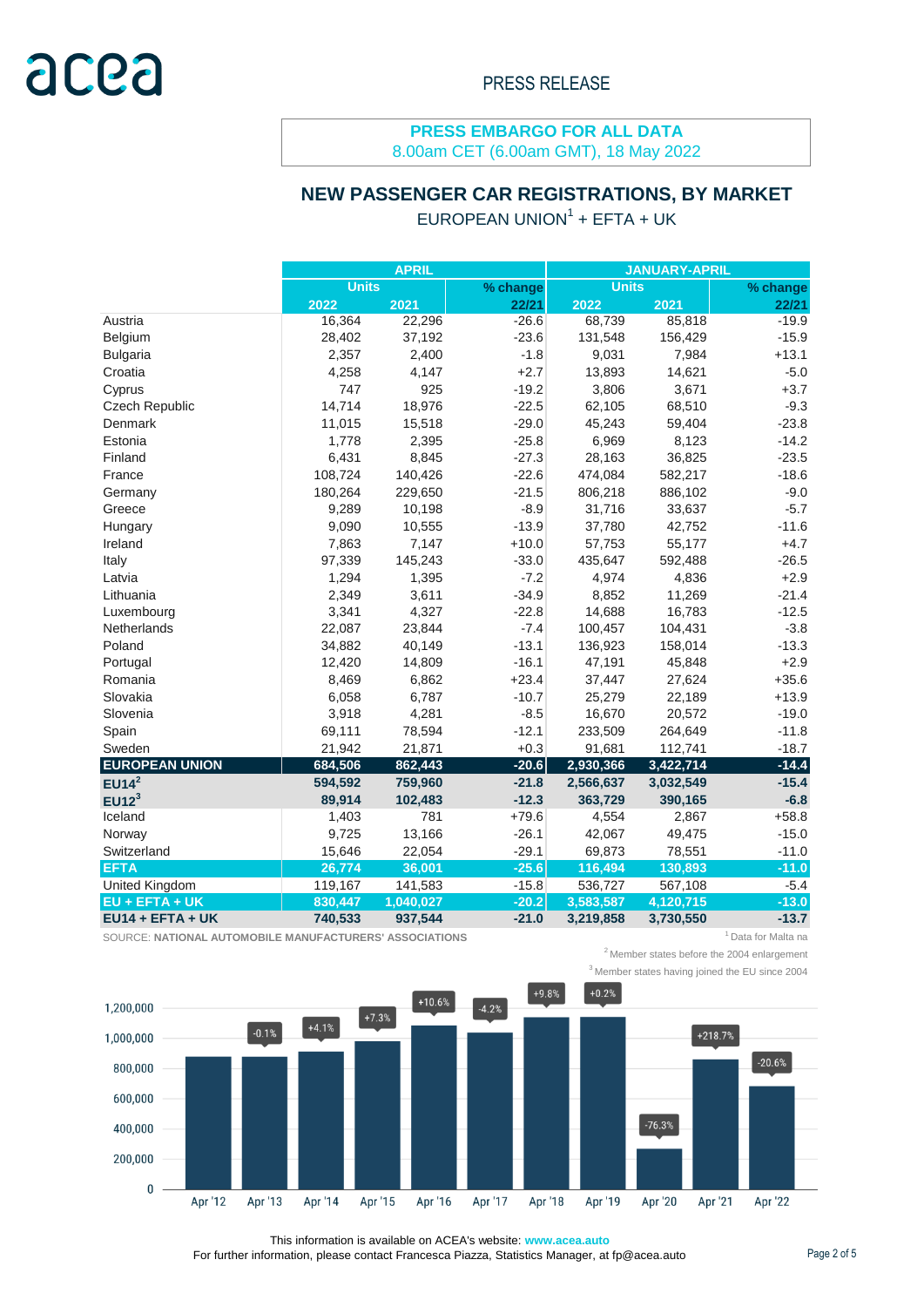#### EUROPEAN UNION  **NEW PASSENGER CAR REGISTRATIONS, BY MANUFACTURER**

|                                | <b>APRIL</b> |      |              |         | <b>JANUARY-APRIL</b> |                        |      |              |         |          |
|--------------------------------|--------------|------|--------------|---------|----------------------|------------------------|------|--------------|---------|----------|
|                                | % share      |      | <b>Units</b> |         | % change             | $%$ share <sup>1</sup> |      | <b>Units</b> |         | % change |
|                                | '22          | '21  | 2022         | 2021    | 22/21                | '22                    | '21  | 2022         | 2021    | 22/21    |
| <b>Volkswagen Group</b>        | 24.5         | 26.7 | 167,786      | 230,038 | $-27.1$              | 24.6                   | 25.7 | 720,385      | 878,781 | $-18.0$  |
| Volkswagen                     | 10.5         | 11.9 | 71,688       | 103,051 | $-30.4$              | 10.4                   | 11.4 | 304,308      | 391,430 | $-22.3$  |
| Audi                           | 5.2          | 5.0  | 35,388       | 43,531  | $-18.7$              | 5.2                    | 4.8  | 151,258      | 163,923 | $-7.7$   |
| Skoda                          | 4.8          | 5.5  | 32,517       | 47,743  | $-31.9$              | 5.0                    | 5.6  | 146,640      | 190,181 | $-22.9$  |
| Seat <sup>2</sup>              | 3.5          | 3.6  | 23,969       | 31,187  | $-23.1$              | 3.3                    | 3.3  | 96,795       | 113,967 | $-15.1$  |
| Porsche                        | 0.6          | 0.5  | 3,899        | 4,251   | $-8.3$               | 0.7                    | 0.5  | 20,070       | 18,258  | $+9.9$   |
| Others $3$                     | 0.0          | 0.0  | 325          | 275     | $+18.2$              | 0.0                    | 0.0  | 1,314        | 1,022   | $+28.6$  |
| <b>Stellantis</b>              | 20.1         | 23.5 | 137,455      | 202,306 | $-32.1$              | 20.4                   | 23.6 | 596,968      | 806,603 | $-26.0$  |
| Peugeot                        | 5.8          | 7.2  | 39,845       | 62,346  | $-36.1$              | 6.3                    | 7.5  | 183,253      | 257,543 | $-28.8$  |
| Fiat <sup>4</sup>              | 4.3          | 5.0  | 29,734       | 43,272  | $-31.3$              | 4.0                    | 4.9  | 118,635      | 166,979 | $-29.0$  |
| Citroen                        | 4.0          | 4.6  | 27,093       | 39,685  | $-31.7$              | 3.9                    | 4.6  | 115,110      | 156,784 | $-26.6$  |
| Opel/Vauxhall                  | 3.5          | 4.1  | 24,043       | 35,446  | $-32.2$              | 3.7                    | 4.1  | 108,964      | 141,402 | $-22.9$  |
| Jeep                           | 1.2          | 1.3  | 8,094        | 11,164  | $-27.5$              | 1.2                    | 1.3  | 35,315       | 44,404  | $-20.5$  |
| DS                             | 0.5          | 0.4  | 3,739        | 3,220   | $+16.1$              | 0.5                    | 0.4  | 14,463       | 12,483  | $+15.9$  |
| Lancia/Chrysler                | 0.4          | 0.6  | 2,762        | 5,153   | $-46.4$              | 0.5                    | 0.5  | 13,542       | 18,168  | $-25.5$  |
| Alfa Romeo                     | 0.3          | 0.2  | 1,897        | 1,697   | $+11.8$              | 0.2                    | 0.2  | 6,534        | 7,552   | $-13.5$  |
| Others <sup>5</sup>            | 0.0          | 0.0  | 248          | 323     | $-23.2$              | 0.0                    | 0.0  | 1,152        | 1,288   | $-10.6$  |
| <b>Renault Group</b>           | 9.5          | 9.2  | 64,778       | 79,154  | $-18.2$              | 9.9                    | 9.5  | 289,695      | 323,805 | $-10.5$  |
| Renault                        | 5.3          | 6.0  | 36,196       | 51,746  | $-30.1$              | 5.6                    | 6.2  | 163,469      | 211,874 | $-22.8$  |
| Dacia                          | 4.1          | 3.1  | 28,254       | 27,116  | $+4.2$               | 4.3                    | 3.2  | 124,896      | 111,011 | $+12.5$  |
| Alpine                         | 0.0          | 0.0  | 265          | 123     | $+115.4$             | 0.0                    | 0.0  | 810          | 438     | $+84.9$  |
| Lada                           | 0.0          | 0.0  | 63           | 169     | $-62.7$              | 0.0                    | 0.0  | 520          | 482     | $+7.9$   |
| <b>Hyundai Group</b>           | 10.5         | 7.5  | 72,095       | 65,073  | $+10.8$              | 9.6                    | 7.2  | 281,456      | 247,682 | $+13.6$  |
| Kia                            | 5.7          | 3.9  | 38,919       | 33,927  | $+14.7$              | 5.1                    | 3.6  | 148,754      | 124,797 | $+19.2$  |
| Hyundai                        | 4.8          | 3.6  | 33,176       | 31,146  | $+6.5$               | 4.5                    | 3.6  | 132,702      | 122,885 | $+8.0$   |
| <b>Toyota Group</b>            | 7.4          | 6.1  | 50,735       | 52,628  | $-3.6$               | 7.2                    | 6.2  | 211,532      | 213,821 | $-1.1$   |
| Toyota                         | 7.1          | 5.8  | 48,917       | 50,205  | $-2.6$               | 6.9                    | 5.9  | 202,751      | 203,468 | $-0.4$   |
| Lexus                          | 0.3          | 0.3  | 1,818        | 2,423   | $-25.0$              | 0.3                    | 0.3  | 8,781        | 10,353  | $-15.2$  |
| <b>BMW Group</b>               | 7.2          | 7.2  | 49,396       | 61,779  | $-20.0$              | 7.0                    | 6.9  | 203,847      | 236,173 | $-13.7$  |
| <b>BMW</b>                     | 6.2          | 5.7  | 42,130       | 49,326  | $-14.6$              | 5.6                    | 5.6  | 164,134      | 191,614 | $-14.3$  |
| Mini                           | 1.1          | 1.4  | 7,266        | 12,453  | $-41.7$              | 1.4                    | 1.3  | 39,713       | 44,559  | $-10.9$  |
| <b>Mercedes-Benz</b>           | 6.1          | 6.2  | 41,841       | 53,088  | $-21.2$              | 5.9                    | 5.8  | 173,663      | 198,607 | $-12.6$  |
| Mercedes                       | 5.8          | 5.8  | 39,835       | 49,899  | $-20.2$              | 5.7                    | 5.5  | 165,583      | 187,382 | $-11.6$  |
| Smart                          | 0.3          | 0.4  | 2,006        | 3,189   | $-37.1$              | 0.3                    | 0.3  | 8,080        | 11,225  | $-28.0$  |
| Ford                           | 4.4          | 4.2  | 29,813       | 36,423  | $-18.1$              | 4.5                    | 4.5  | 130,586      | 155,408 | $-16.0$  |
| <b>Volvo</b>                   | 2.1          | 2.1  | 14,495       | 18,279  | $-20.7$              | 2.2                    | 2.5  | 65,218       | 86,187  | $-24.3$  |
| <b>Nissan</b>                  | 1.9          | 1.6  | 12,902       | 14,026  | $-8.0$               | 1.8                    | 2.0  | 53,079       | 68,337  | $-22.3$  |
| <b>Mazda</b>                   | 1.1          | 1.3  | 7,385        | 10,854  | $-32.0$              | 1.2                    | 1.1  | 36,094       | 37,691  | $-4.2$   |
| <b>Mitsubishi</b>              | 0.8          | 0.6  | 5,629        | 5,029   | $+11.9$              | 0.6                    | 0.5  | 18,925       | 18,470  | $+2.5$   |
| <b>Jaguar Land Rover Group</b> | 1.0          | 1.1  | 7,126        | 9,100   | $-21.7$              | 0.6                    | 0.8  | 18,502       | 28,263  | $-34.5$  |
| <b>Land Rover</b>              | 0.8          | 0.8  | 5,731        | 6,480   | $-11.6$              | 0.5                    | 0.6  | 14,180       | 20,999  | $-32.5$  |
| Jaguar                         | 0.2          | 0.3  | 1,395        | 2,620   | $-46.8$              | 0.1                    | 0.2  | 4,322        | 7,264   | $-40.5$  |
| Honda                          | 0.6          | 0.4  | 4,077        | 3,065   | $+33.0$              | 0.5                    | 0.3  | 14,799       | 11,660  | $+26.9$  |

SOURCE: ACEA MEMBERS **1** ACEA estimation based on total by market

<sup>2</sup> Including Cupra

<sup>3</sup> Including Bentley, Lamborghini and Bugatti

<sup>4</sup> Including Abarth

<sup>5</sup> Including Dodge, Maserati and RAM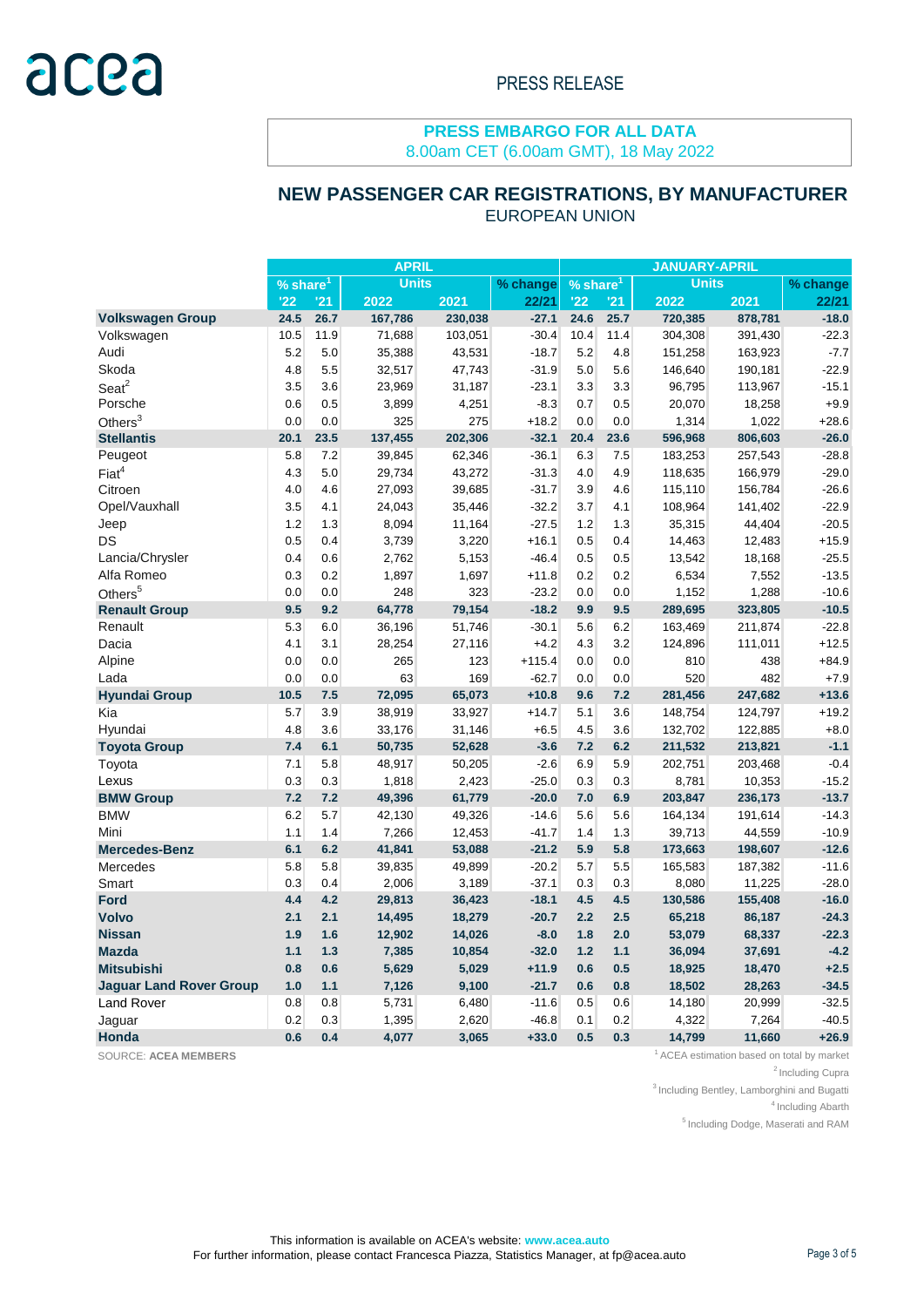#### **NEW PASSENGER CAR REGISTRATIONS, BY MANUFACTURER** EUROPEAN UNION + EFTA + UK

|                                | <b>APRIL</b>           |      |              |         | <b>JANUARY-APRIL</b> |                        |      |              |           |          |
|--------------------------------|------------------------|------|--------------|---------|----------------------|------------------------|------|--------------|-----------|----------|
|                                | $%$ share <sup>1</sup> |      | <b>Units</b> |         | % change             | $%$ share <sup>1</sup> |      | <b>Units</b> |           | % change |
|                                | $^{122}$               | '21  | 2022         | 2021    | 22/21                | '22                    | '21  | 2022         | 2021      | 22/21    |
| <b>Volkswagen Group</b>        | 24.1                   | 26.7 | 199,917      | 277,546 | $-28.0$              | 23.9                   | 25.4 | 855,494      | 1,044,825 | $-18.1$  |
| Volkswagen                     | 9.8                    | 11.7 | 81,362       | 121,382 | $-33.0$              | 9.7                    | 11.0 | 348,475      | 454,584   | $-23.3$  |
| Audi                           | 5.7                    | 5.5  | 47,093       | 57,277  | $-17.8$              | 5.5                    | 5.2  | 197,254      | 212,799   | $-7.3$   |
| Skoda                          | 4.6                    | 5.4  | 37,971       | 56,274  | $-32.5$              | 4.7                    | 5.3  | 168,413      | 218,386   | $-22.9$  |
| $S$ eat $^2$                   | 3.3                    | 3.5  | 27,572       | 36,265  | $-24.0$              | 3.1                    | 3.2  | 111,474      | 133,108   | $-16.3$  |
| Porsche                        | 0.7                    | 0.6  | 5,432        | 5,867   | $-7.4$               | 0.8                    | 0.6  | 27,705       | 24,176    | $+14.6$  |
| Others $3$                     | 0.1                    | 0.0  | 487          | 481     | $+1.2$               | 0.1                    | 0.0  | 2,173        | 1,772     | $+22.6$  |
| <b>Stellantis</b>              | 18.8                   | 21.7 | 155,861      | 225,970 | $-31.0$              | 19.0                   | 21.7 | 679,660      | 895,384   | $-24.1$  |
| Peugeot                        | 5.5                    | 6.8  | 45,746       | 70,219  | $-34.9$              | 5.8                    | 6.9  | 208,664      | 285,379   | $-26.9$  |
| Opel/Vauxhall                  | 3.7                    | 4.3  | 30,612       | 45,067  | $-32.1$              | 3.9                    | 4.3  | 141,261      | 177,706   | $-20.5$  |
| Fiat <sup>4</sup>              | 3.9                    | 4.4  | 31,996       | 45,328  | $-29.4$              | 3.6                    | 4.2  | 128,162      | 174,401   | $-26.5$  |
| Citroen                        | 3.6                    | 4.1  | 30,010       | 42,755  | $-29.8$              | 3.5                    | 4.1  | 126,863      | 169,717   | $-25.3$  |
| Jeep                           | 1.0                    | 1.1  | 8,429        | 11,786  | $-28.5$              | 1.0                    | 1.1  | 36,819       | 46,751    | $-21.2$  |
| DS                             | 0.5                    | 0.3  | 3,909        | 3,322   | $+17.7$              | 0.4                    | 0.3  | 15,602       | 13,191    | $+18.3$  |
| Lancia/Chrysler                | 0.3                    | 0.5  | 2,762        | 5,153   | $-46.4$              | 0.4                    | 0.4  | 13,542       | 18,169    | $-25.5$  |
| Alfa Romeo                     | 0.2                    | 0.2  | 2,056        | 1,938   | $+6.1$               | 0.2                    | 0.2  | 7,247        | 8,456     | $-14.3$  |
| Others <sup>5</sup>            | 0.0                    | 0.0  | 341          | 402     | $-15.2$              | 0.0                    | 0.0  | 1,500        | 1,614     | $-7.1$   |
| <b>Hyundai Group</b>           | 10.7                   | 7.6  | 88,952       | 78,586  | $+13.2$              | 10.0                   | 7.3  | 358,197      | 300,584   | $+19.2$  |
| Kia                            | 5.7                    | 4.1  | 47,725       | 42,408  | $+12.5$              | 5.4                    | 3.8  | 192,947      | 156,220   | $+23.5$  |
| Hyundai                        | 5.0                    | 3.5  | 41,227       | 36,178  | $+14.0$              | 4.6                    | 3.5  | 165,250      | 144,364   | $+14.5$  |
| <b>Renault Group</b>           | 8.5                    | 8.1  | 70,261       | 83,902  | $-16.3$              | 8.7                    | 8.3  | 312,821      | 343,906   | $-9.0$   |
| Renault                        | 4.7                    | 5.3  | 39,053       | 54,999  | $-29.0$              | 4.9                    | 5.5  | 176,990      | 225,791   | $-21.6$  |
| Dacia                          | 3.7                    | 2.7  | 30,836       | 28,583  | $+7.9$               | 3.7                    | 2.8  | 134,356      | 117,110   | $+14.7$  |
| Alpine                         | 0.0                    | 0.0  | 309          | 151     | $+104.6$             | 0.0                    | 0.0  | 955          | 523       | $+82.6$  |
| Lada                           | 0.0                    | 0.0  | 63           | 169     | $-62.7$              | 0.0                    | 0.0  | 520          | 482       | $+7.9$   |
| <b>BMW Group</b>               | 7.6                    | 7.4  | 63,493       | 77,021  | $-17.6$              | 7.4                    | 7.4  | 265,019      | 303,718   | $-12.7$  |
| <b>BMW</b>                     | 6.3                    | 5.9  | 51,949       | 60,871  | $-14.7$              | 5.8                    | 5.9  | 208,797      | 243,397   | $-14.2$  |
| Mini                           | 1.4                    | 1.6  | 11,544       | 16,150  | $-28.5$              | 1.6                    | 1.5  | 56,222       | 60,321    | $-6.8$   |
| <b>Toyota Group</b>            | 7.2                    | 6.2  | 59,617       | 64,383  | $-7.4$               | 7.2                    | 6.3  | 256,985      | 260,480   | $-1.3$   |
| Toyota                         | 6.9                    | 5.8  | 57,150       | 60,840  | $-6.1$               | 6.8                    | 5.9  | 243,884      | 244,989   | $-0.5$   |
| Lexus                          | 0.3                    | 0.3  | 2,467        | 3,543   | $-30.4$              | 0.4                    | 0.4  | 13,101       | 15,491    | $-15.4$  |
| <b>Mercedes-Benz</b>           | 6.1                    | 6.3  | 50,417       | 65,138  | $-22.6$              | 6.0                    | 6.0  | 214,016      | 248,962   | $-14.0$  |
| Mercedes                       | 5.8                    | 5.9  | 48,273       | 61,809  | $-21.9$              | 5.7                    | 5.8  | 205,287      | 237,295   | $-13.5$  |
| Smart                          | 0.3                    | 0.3  | 2,144        | 3,329   | $-35.6$              | 0.2                    | 0.3  | 8,729        | 11,667    | $-25.2$  |
| <b>Ford</b>                    | 4.9                    | 4.8  | 40,674       | 50,051  | $-18.7$              | 4.8                    | 5.0  | 173,292      | 206,786   | $-16.2$  |
| <b>Volvo</b>                   | 2.3                    | 2.4  | 18,993       | 24,677  | $-23.0$              | 2.4                    | 2.7  | 84,593       | 112,783   | $-25.0$  |
| <b>Nissan</b>                  | 2.3                    | 1.9  | 19,143       | 19,642  | $-2.5$               | 2.1                    | 2.4  | 76,664       | 97,339    | $-21.2$  |
| <b>Mazda</b>                   | 1.2                    | 1.3  | 10,062       | 13,855  | $-27.4$              | 1.3                    | 1.2  | 47,027       | 47,797    | $-1.6$   |
| <b>Jaguar Land Rover Group</b> | 1.6                    | 1.8  | 13,258       | 18,344  | $-27.7$              | 1.1                    | 1.6  | 40,072       | 65,435    | $-38.8$  |
| Land Rover                     | 1.3                    | 1.3  | 10,679       | 13,629  | $-21.6$              | 0.9                    | 1.2  | 30,973       | 50,392    | $-38.5$  |
| Jaguar                         | 0.3                    | 0.5  | 2,579        | 4,715   | $-45.3$              | 0.3                    | 0.4  | 9,099        | 15,043    | $-39.5$  |
| Honda                          | 0.9                    | 0.5  | 7,164        | 5,531   | $+29.5$              | 0.7                    | 0.5  | 25,698       | 19,415    | $+32.4$  |
| <b>Mitsubishi</b>              | 0.7                    | 0.6  | 5,924        | 6,228   | $-4.9$               | 0.6                    | 0.6  | 19,934       | 23,020    | $-13.4$  |

SOURCE: ACEA MEMBERS **1** ACEA estimation based on total by market

<sup>2</sup> Including Cupra

<sup>3</sup> Including Bentley, Lamborghini and Bugatti

<sup>4</sup> Including Abarth

<sup>5</sup> Including Dodge, Maserati and RAM